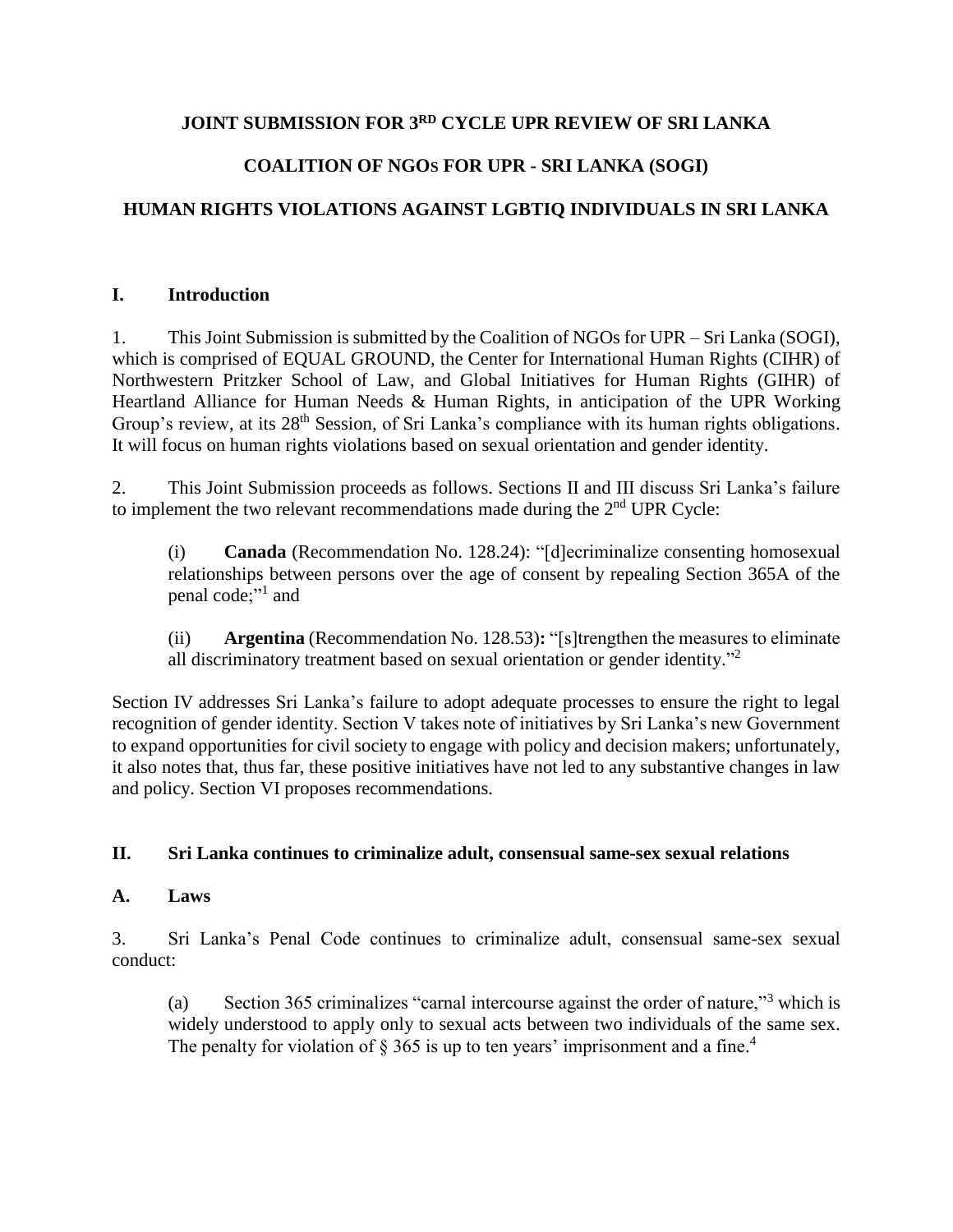(b) Section 365A criminalizes "any act of gross indecency with another person." 5 Violations are punishable by up to two years' imprisonment, a fine, or both. <sup>6</sup> Although "gross indecency" is not defined by the law or any Sri Lankan court decision, the current law is understood to target sexual acts and displays of romantic affection between two individuals of the same sex.<sup>7</sup> Because the term "gross indecency" is left open to interpretation by police officers, prosecutors, and judges, the breadth and ambiguity of what could constitute "gross indecency" invites abuse.

(c) Section 399 of the Penal Code, which makes it a criminal offense to "cheat by personation," 8 has been used by the Police to target LGBTIQ individuals, particularly transgender individuals.<sup>9</sup>

4. In addition to the above-cited sections of the Penal Code, Sri Lanka's Vagrants Ordinance,<sup>10</sup> which "prohibits soliciting or committing acts of 'gross indecency,' or being 'incorrigible rogues' procuring 'illicit or unnatural intercourse,"<sup>11</sup> has been used to arrest and harass LGBTIQ individuals.

### **B. Impact of Laws**

5. Although there have been no convictions under §§ 365 and 365A since 1948, these laws (as well as § 399 and the Vagrants Ordinance, under which there have been convictions) still have the effect of perpetuating discrimination, harassment, violence, and unequal treatment of LGBTIQ individuals. Police officers have used threats of prosecution under these laws to harass and extort LGBTIQ individuals, and the existence of these laws makes LGBTIQ crime victims unwilling to report crimes to the police. Examples follow.

6. In February 2016, "H", a gay man, was approached by two men who attempted to seduce him. When H refused, the two strangers revealed that they were police officers and threatened to arrest him. They lectured H, saying that working with EQUAL GROUND is "promoting homosexuality," and they falsely told him that joining the organization is criminal. The officers stole all his money and continued to harass him, threatening to tell his family or to return and arrest him in the future.<sup>12</sup>

7. Also in February 2016, a transgender man in Colombo was arrested and detained for over 15 hours before being produced in court. While he was in police custody, the police made derogatory statements and threw cigarettes at him, and they asked him to remove his underwear and reveal himself to prove he was a man. When EQUAL GROUND was able to speak with him, he said he was willing to file a complaint against the police. However, after his friends warned him of possible police reprisals, since the police knew where he lived and worked, the victim refused to file a complaint.<sup>13</sup>

8. On another occasion in 2016, a gay man and his boyfriend were publicly humiliated and robbed by police officers while walking on a public beach in Mount Lavinia.<sup>14</sup>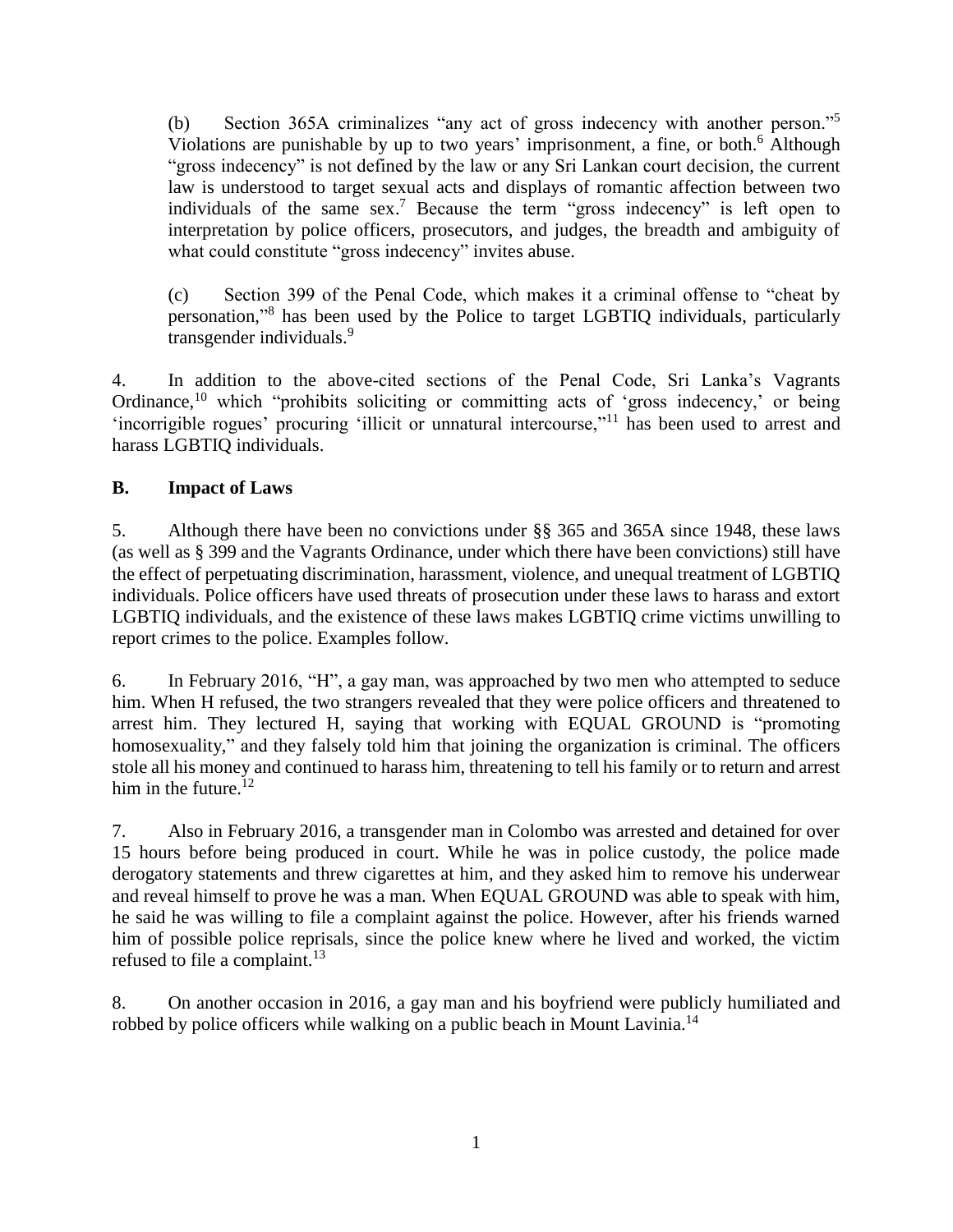9. In May 2015, a gay man, while walking with his transgender friend, was detained by two police officers. The officers drove him to a beach where one of the officers anally raped him. He did not file a complaint about this attack for fear of retribution.<sup>15</sup>

10. In early 2014, a lesbian couple from Puttalam District visited a guest house in a nearby town. The guest house staff called the police and asked them to arrest the couple. The police found the women seated together and arrested them. Fortunately, the couple was released after an EQUAL GROUND field officer heard about the arrest, went to the police station, and persuaded the police not to press charges. $^{16}$ 

11. Incidents like these of arrest and police abuse are not uncommon. Interviews with 61 LGBTIQ Sri Lankans conducted by Human Rights Watch between October 2015 and January 2016 revealed that more than half of the respondents reported being detained by the police without cause at least once.<sup>17</sup> Nearly two dozen respondents reported that they "had suffered sexual, physical, or severe verbal abuse by the Sri Lankan police.<sup>18</sup> Sixteen of the respondents reported having suffered sexual or physical abuse by the police.<sup>19</sup>

### **III. Sri Lanka has failed to strengthen measures to eliminate discriminatory treatment based on sexual orientation and gender identity**

### **A. Failure to adopt laws or policies to combat discrimination**

12. Sri Lanka has not adopted or implemented measures to eliminate discriminatory treatment based on sexual orientation and gender identity. Neither the Sri Lankan Constitution nor any law expressly prohibits discrimination based on sexual orientation and gender identity. Efforts to amend the Constitution to include such a prohibition have, as of this date, been unsuccessful.

13. Sri Lanka has stated, in the past, that the equality provision in Art. 12 of the Constitution<sup>20</sup> does protect against discrimination based on sexual orientation and gender identity,  $21$  although those grounds are not expressly mentioned. Even if this is so, however, other provisions of the Constitution nullify the effectiveness of this provision. Article 15 provides that the fundamental rights provisions of the Constitution can be made subject to restrictions in the name of "morality,"<sup>22</sup> and Article 16 states that existing law (both written and unwritten) shall remain valid even if inconsistent with the Constitution's fundamental rights provisions. <sup>23</sup>

## **B. Continuation of discriminatory treatment**

14. The lack of any Constitutional protection or anti-discrimination laws or policies has exposed LGBTIQ individuals to continued discriminatory treatment with respect to employment, housing, health care, and education, in violation of Sri Lanka's obligations under Articles 2(1) and 26 of the ICCPR,  $^{24}$  and Articles 2(2), 6, 7, 11, 12, and 13 of the ICESCR.  $^{25}$  There are also occasions in which LGBTIQ individuals are forced to enter into heterosexual marriages against their will, a violation of Article 10(1) of the ICESCR,  $^{26}$  Article 23(3) of the ICCPR,  $^{27}$  and Article 1(1) of the Convention on Consent to Marriage, Minimum Age for Marriage and Registration of Marriages.<sup>28</sup> Examples follow.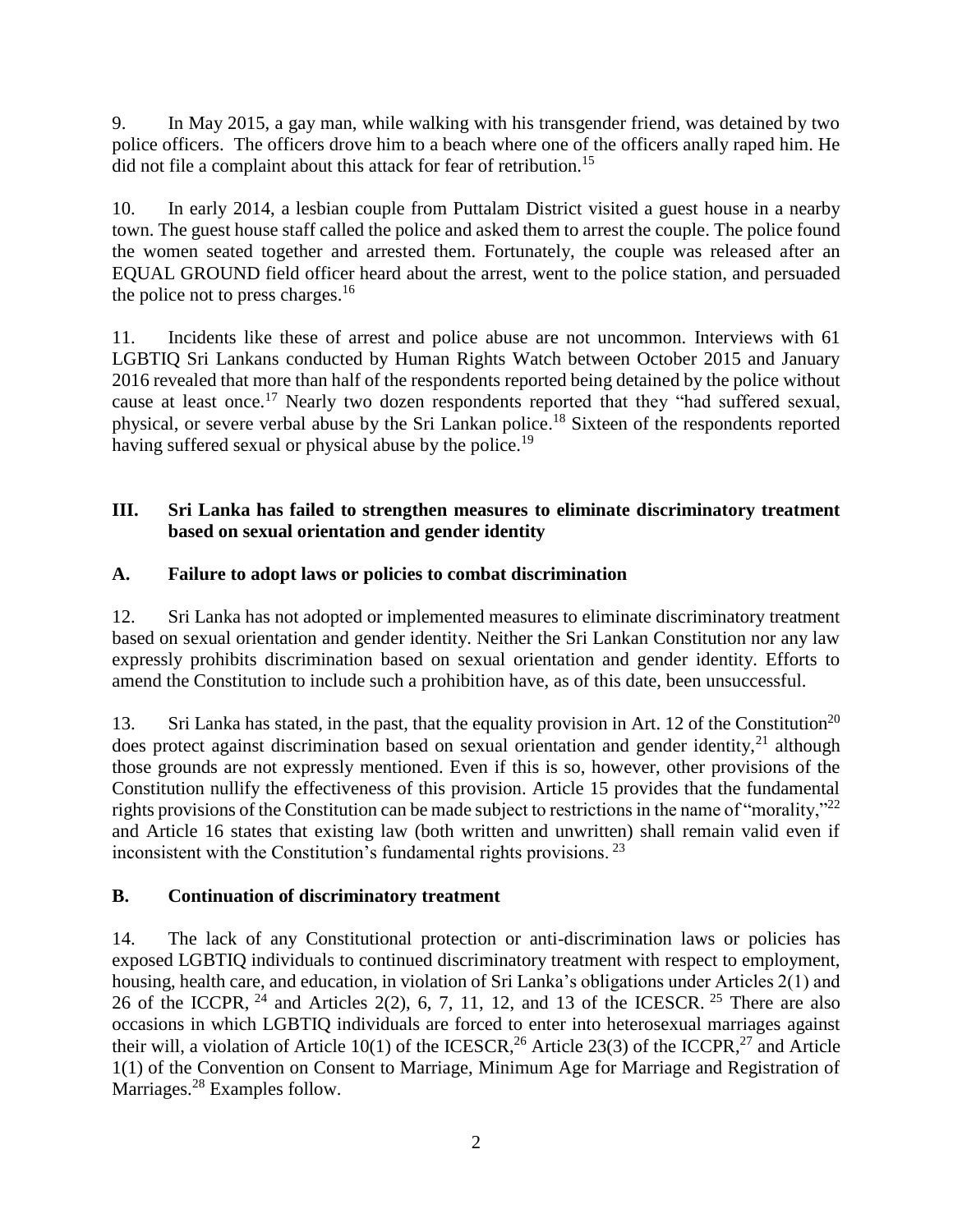15. In 2016, a transgender man employed at a hospital was harassed and fired from his job after his supervisor learned that he had undergone gender confirmation surgery. The victim's supervisor verbally harassed him for "going against nature" and demanded to see his genitals. Although his employment contract previously had been renewed three times, the victim was fired and forced to sign a document falsely stating that he was resigning.<sup>29</sup>

16. In 2013, a transgender man was terminated from his job in a factory after a security guard went through his belongings and found EQUAL GROUND materials in his possession. The guard reported his findings to the factory management, who said they were going to call the transgender man's parents to tell them about his sexuality. They then fired him.<sup>30</sup>

17. In December 2016, a gay man reported to EQUAL GROUND that he was forced to relinquish a five-year lease on property for his business when his landlord threatened to expose the man's sexuality to the police. Barely two years into the lease, the landlord received an offer from a third party to rent the property at a higher price than what the man was paying. The landlord forced the man to vacate the premises by threatening to report his sexual orientation to the police and by further threatening to persuade the man's employees to falsely testify that he was engaging in same-sex sexual conduct within the premises.

18. In 2015, a transgender man recovering from surgery in a government hospital suffered severe pain for hours when his repeated requests for pain medication were denied because of his transgender status. Although he only revealed his transgender status to his surgeon, he believed his status was revealed to nurses and staff, as he saw them pointing at him and talking.<sup>31</sup>

19. In 2015, a bisexual male student was harassed, humiliated and assaulted because of his sexual orientation. A teacher found the student's cell phone and discovered messages the student had sent to his boyfriend. The next day, the teacher slapped the student and berated him in front of his classmates. When the student asked why he was being punished, his teacher slapped him again and said he did not want any homosexuals at the school because he did not want all the students to "become" homosexual. The teacher, who kept the student's phone, faced no punishment for publicly humiliating and assaulting the student.<sup>32</sup>

20. In recent years, EQUAL GROUND has received numerous reports from individuals who were forced into heterosexual marriages, usually by their family members.

21. These are but a few examples of the discriminatory treatment faced by LGBTIQ individuals. Because of the laws criminalizing same-sex sexual relations and the deep social stigma perpetuated by these laws, LGBTIQ individuals are reluctant to come forward with their complaints. As such, the actual prevalence of discriminatory treatment is likely to be much higher than the number of complaints received by EQUAL GROUND.

22. These examples illustrate the urgent need for the government to implement Argentina's recommendation by reforming the Constitution and enacting laws to specifically prohibit discrimination on the basis of sexual orientation and gender identity, by introducing policies to protect LGBTIQ individuals from discrimination in employment, housing, healthcare, education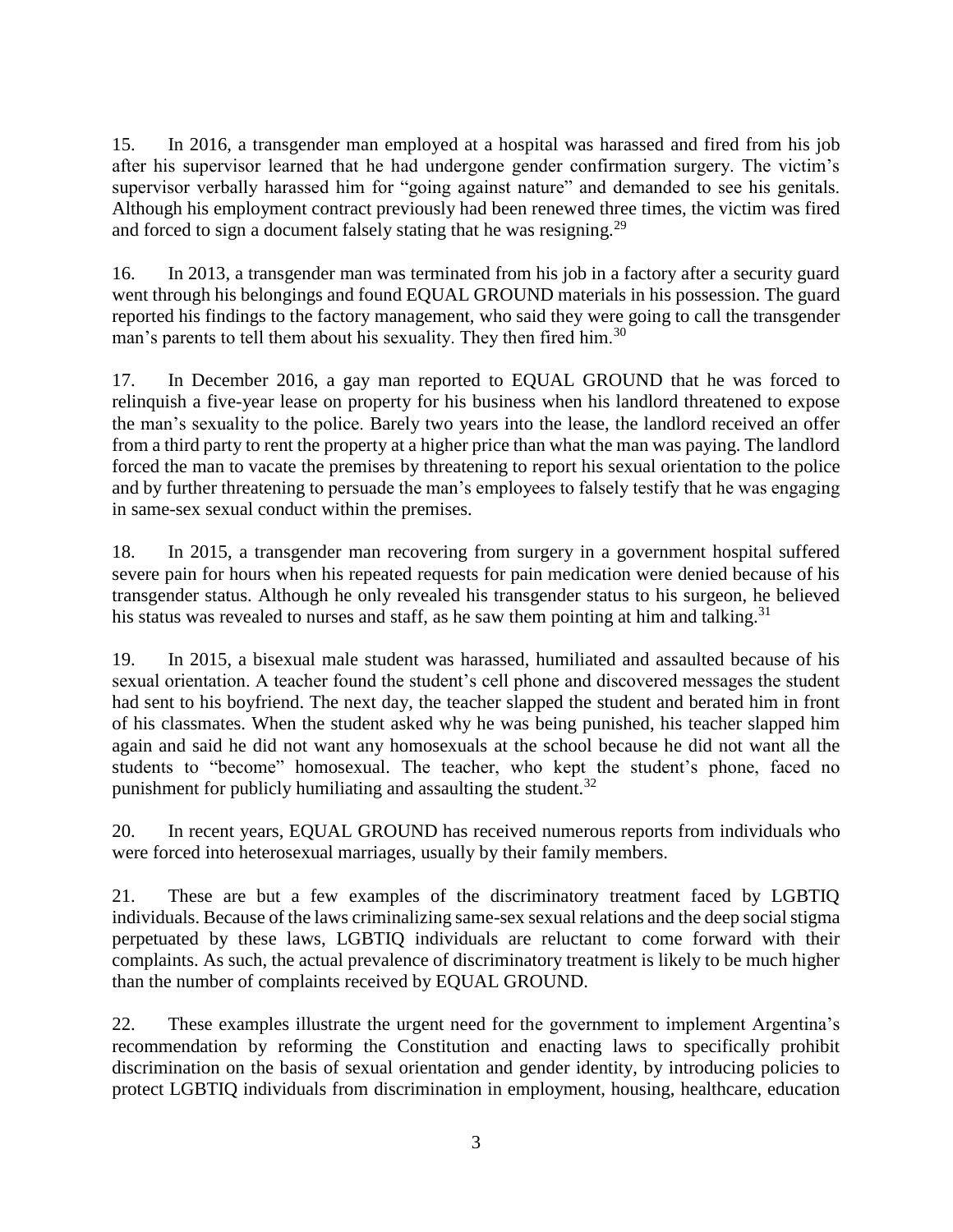and forced marriages, and by implementing measures to increase public tolerance and respect for sexual minorities.

## **IV. Violations of the right to legal recognition of gender identity**

23. In June 2016, Sri Lanka adopted a new policy under which transgender individuals can request the issuance of a "Gender Recognition Certificate," which would allow a person to obtain an amended birth certificate with the sex designation matching the person's gender identity. With the amended birth certificate, the person can obtain an identity card and other legal documents that match the person's gender identity.<sup>33</sup>

24. While Sri Lanka is to be commended for attempting to address the problem of identity documents for transgender individuals, unfortunately, the new policy has very serious shortcomings: (i) the person must be evaluated by a psychiatrist; (ii) the psychiatrist must certify that the person "was referred for hormone therapy and the necessary surgical treatment;" (iii) the psychiatrist must certify that the person "underwent the gender transformation process;"<sup>34</sup> and (iv) the Gender Recognition Certificate policy was published only as an administrative circular, and hence it remains in force only at the discretion of the administrative authority.

25. The language implies that the person must complete hormone therapy and surgical treatments before he or she can obtain a Gender Recognition Certificate. Under Sri Lanka's international obligations, every person has a fundamental right to legal recognition of his or her self-defined gender identity without abusive prerequisites such as mandatory medical treatment. This was stated by the Yogyakarta Principles on the Application of International Human Rights Law in Relation to Sexual Orientation and Gender Identity,<sup>35</sup> recognized by the Committee on Economic, Social and Cultural Rights in its General Comment No. 22 (2016) on the Right to Sexual and Reproductive Health, $36$  and emphasized by the UN High Commissioner for Human Rights. 37

26. Argentina's Gender Identity Law strongly adheres to these principles. Under this law, an adult may obtain a new birth certificate and national identity card reflecting the person's chosen name and gender identity simply upon request. Procedures protective of children's rights provide a means for persons younger than 18 to obtain such documents. The law expressly states that no surgical, hormonal, psychological or other medical treatment is required to obtain these documents.<sup>38</sup> This law represents a best practice that Sri Lanka should follow.

### **V. Although expansion of civil society space has been a positive development, it has not yet led to any positive changes in law or policy**

27. One positive development that we wish to note is the substantial increase in civil society space since the 2015 election of a new Government headed by President Maithripala Sirisena. Whereas under the previous Government people were too frightened to openly express their opinions, since 2015 there has been some space for civil society to engage with policy makers and decision makers.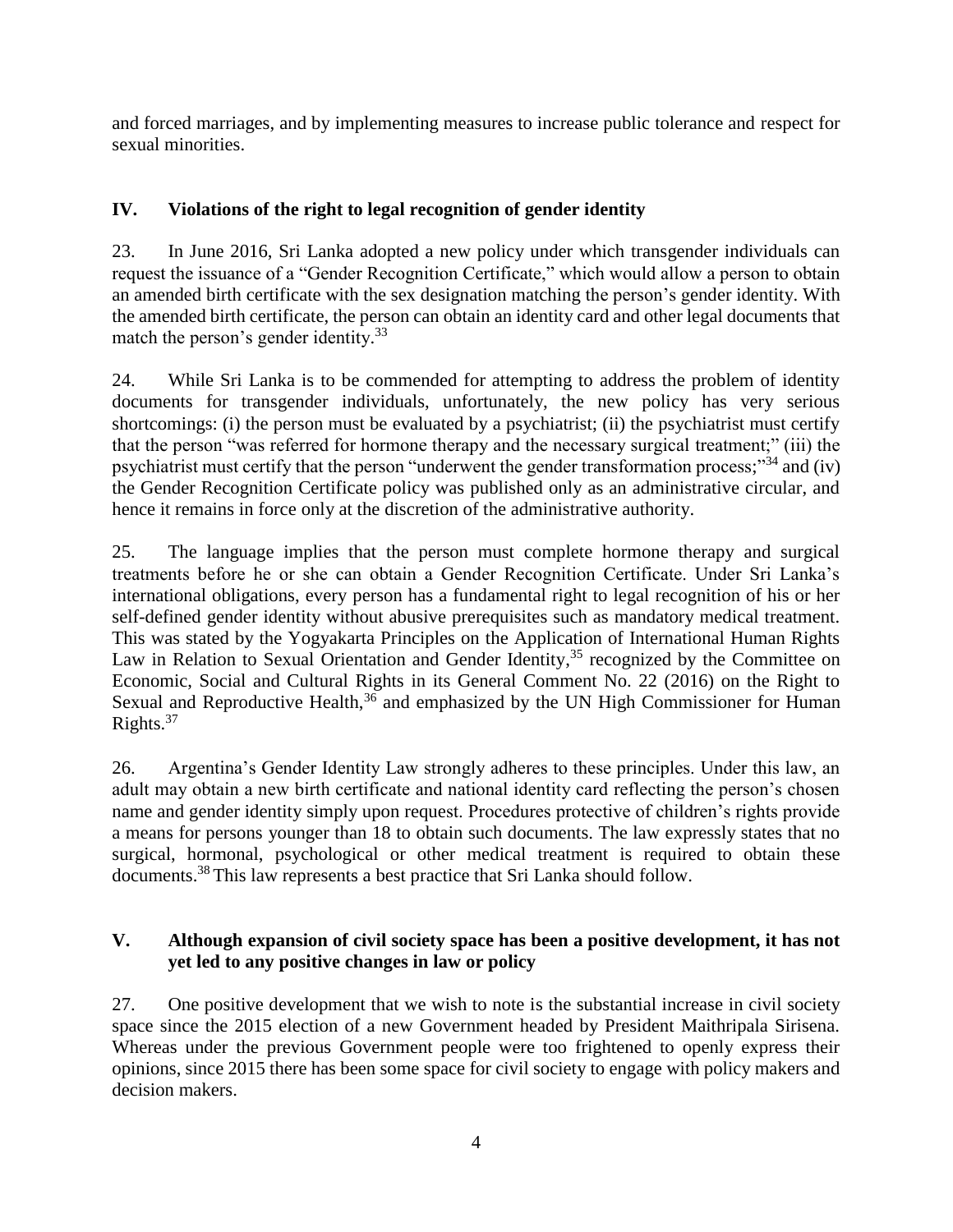28. In particular, the Government has invited civil society submissions with respect to the adoption of national post-conflict reconciliation mechanisms, the development of a new National Human Rights Action Plan, and the reform of the Sri Lankan Constitution. Sri Lanka is to be commended for including LGBTIQ individuals and civil society organizations in these discussions. Unfortunately, as of this writing, each of these three processes has stalled, $39$  and it appears that the Government will reject the proposals submitted by civil society voices, particularly those most directly relevant to the human rights of LGBTIQ individuals.

29. In January 2016, the Government established a Consultation Task Force on Reconciliation Mechanisms (CTF) to gather the public's views on proposed mechanisms for transitional justice and reconciliation following Sri Lanka's decades-long internal conflict.<sup>40</sup>

30. In a positive development, the CTF readily accepted submissions from LGBTIQ individuals and defenders, including EQUAL GROUND. The CTF's November 7, 2016 report emphasized the need to include the LGBTIQ community in the design and implementation of any transitional justice mechanisms<sup>41</sup> and highlighted concerns that specifically affected LGBTIQ individuals and their families.<sup>42</sup>

31. However, there are reasons to be concerned that the government will not accept the CTF's recommendations.<sup>43</sup> For example, in a newspaper interview, the Justice Minister, Dr. Wijeyadasa Rajapakshe, condemned the CTF report as "totally unwarranted" and said that "we don't have to follow these recommendations by the CTF."<sup>44</sup>

32. In November 2016, the Government called for public submissions regarding the development of a new National Human Rights Action Plan (NHRAP), and EQUAL GROUND made a submission. The initial draft of the NHRAP was very favorable; it included the repeal of Sections 365 and 365A of the Penal Code and the expansion of the Constitution's equality clause to expressly prohibit discrimination based on sexual orientation or gender identity.

33. Unfortunately, in January 2017 it was reported in the news media that the Government had received the draft NHRAP and that it had strong objections. According to these media reports, the Government was completely opposed to decriminalization, out of a belief that homosexuality is completely alien to Sri Lankan culture. As a consequence, according to these reports, the NHRAP was amended to remove the decriminalization provisions.<sup>45</sup>

34. It is believed that the current draft of the NHRAP does still include the expansion of the Constitution's equality clause to expressly prohibit discrimination based on sexual orientation or gender identity, but recommendations to repeal Sections 365 and 365A have been removed. However, there has been no transparency in this review and finalization process so it is not possible to know for certain what is included. Further, despite statements made to internal bodies that the NHRAP has in fact received Cabinet approval,  $46$  as of 28 March 2017 a copy of the same remains unavailable to the public.

35. Hostile statements by certain Members of Parliament give reason to be concerned that Parliament will not accept the inclusion of sexual orientation and gender identity in the NHRAP's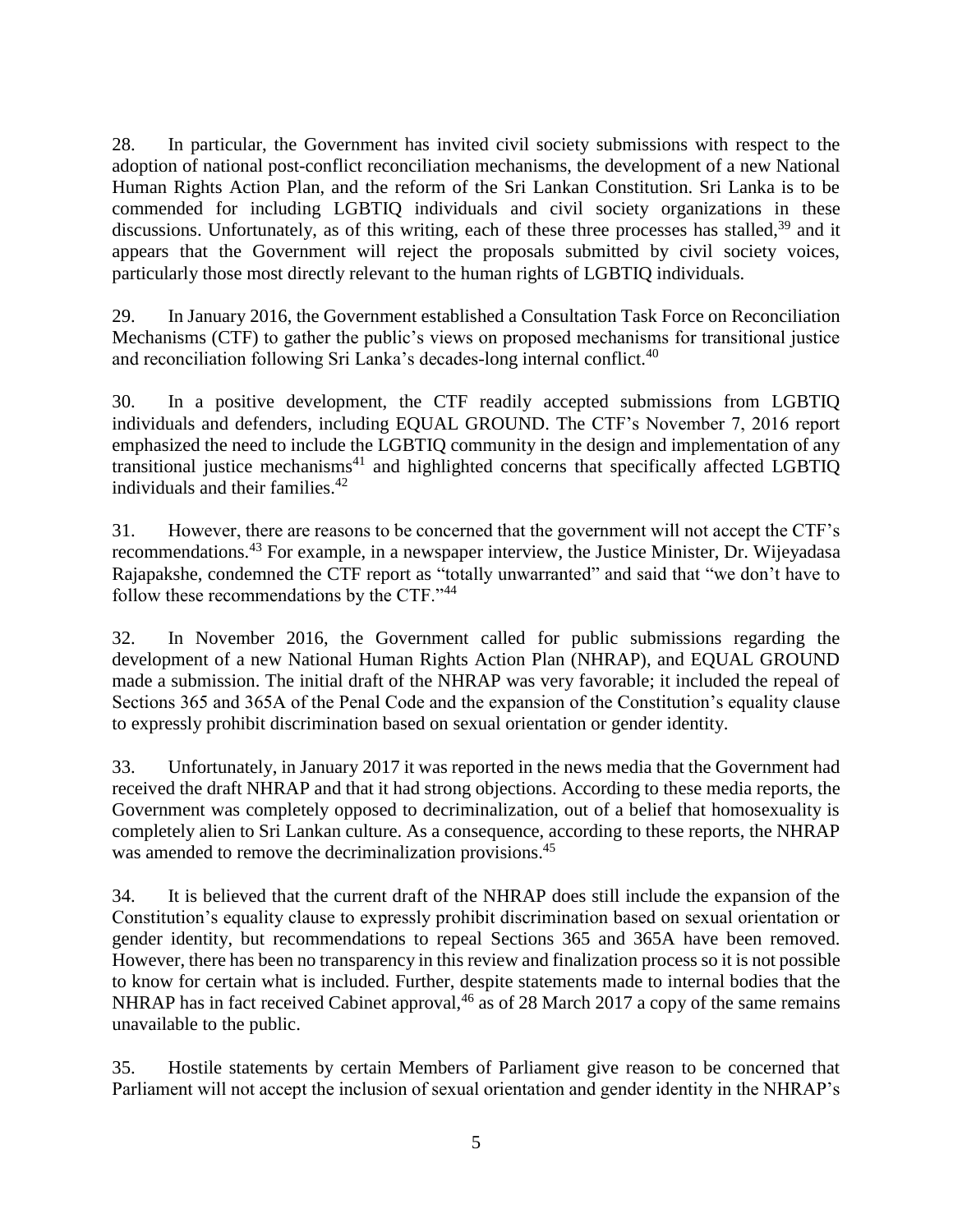anti-discrimination provisions. For example, Justice Minister Dr. Wijeyadasa Rajapakshe, in a speech at ceremony opening a new district court complex in Tissamaharama, stated that homosexuality is a mental illness.<sup>47</sup> Similarly, MP Nalinda Jayatissa stated in a December 2015 media interview, "I am totally against lesbian, gay, bisexual and transsexual rights. This is not the need of a human being."<sup>48</sup>

36. In January 2016, the Government established a framework for adopting a new Constitution. The entire Parliament was constituted as the Constitutional Assembly, with certain Members of Parliament designated as a Steering Committee. Various sub-committees comprised of Members of Parliament were also established, including a Sub-Committee on Fundamental Rights.<sup>49</sup>

37. The first step in the Constitutional reform process was the solicitation of the views of the public. To accomplish this, the Government established a Public Representations Committee on Constitutional Reform (PRC) to obtain the public's views on possible constitutional reforms and to prepare a report with its recommendations. This report would be reviewed by the Sub-Committee on Fundamental Rights, which would, in turn, make its own proposals on the new Constitution to the Steering Committee, which would then make its own recommendations to the Constitutional Assembly.<sup>50</sup>

38. EQUAL GROUND and its allies made submissions to the PRC urging the explicit inclusion of sexual orientation and gender identity in the new Constitution's equality/nondiscrimination provisions. These submissions were reflected in the PRC's 10 May 2016 report. Specifically, the PRC report recommended that discrimination on the basis of sexual orientation and gender identity be expressly prohibited.<sup>51</sup> It also noted the importance of guaranteeing the equal rights of LGBTIQ individuals to privacy,<sup>52</sup> family life,<sup>53</sup> fair trial,<sup>54</sup> free expression and association,<sup>55</sup> and it called for decriminalization of adult, consensual same-sex sexual conduct<sup>56</sup> and the amendment of the Vagrants Ordinance.<sup>57</sup> Further, the Committee noted the recommendation it had received to revise Article 16 of the Constitution,<sup>58</sup> which currently protects all existing laws against any court challenge alleging that a law contravenes the Constitution's fundamental rights guarantees.<sup>59</sup>

39. In June 2016, EQUAL GROUND spoke before the Sub-Committee on Fundamental Rights regarding the PRC's report. This was the first time that an LGBTIQ organization was invited to speak in Parliament.

40. Unfortunately, the Sub-Committee's November 2016 report to the Steering Committee omitted virtually all of the comprehensive recommendations in the PRC's report. Although it did retain the important recommendation that the Constitution prohibit discrimination on the basis of sexual orientation and gender identity, it eliminated all of the PRC's other recommendations that were explicitly designed to ensure the human rights of LGBTIO individuals.<sup>60</sup>

41. Additionally, there are concerns that the recommendation to include sexual orientation and gender in the anti-discrimination provision may not survive the constitutional reform process. After all, the other equal rights protection provisions were already discarded at this early stage in the process, and the Sub-Committee's report remains subject to the Steering Committee's debate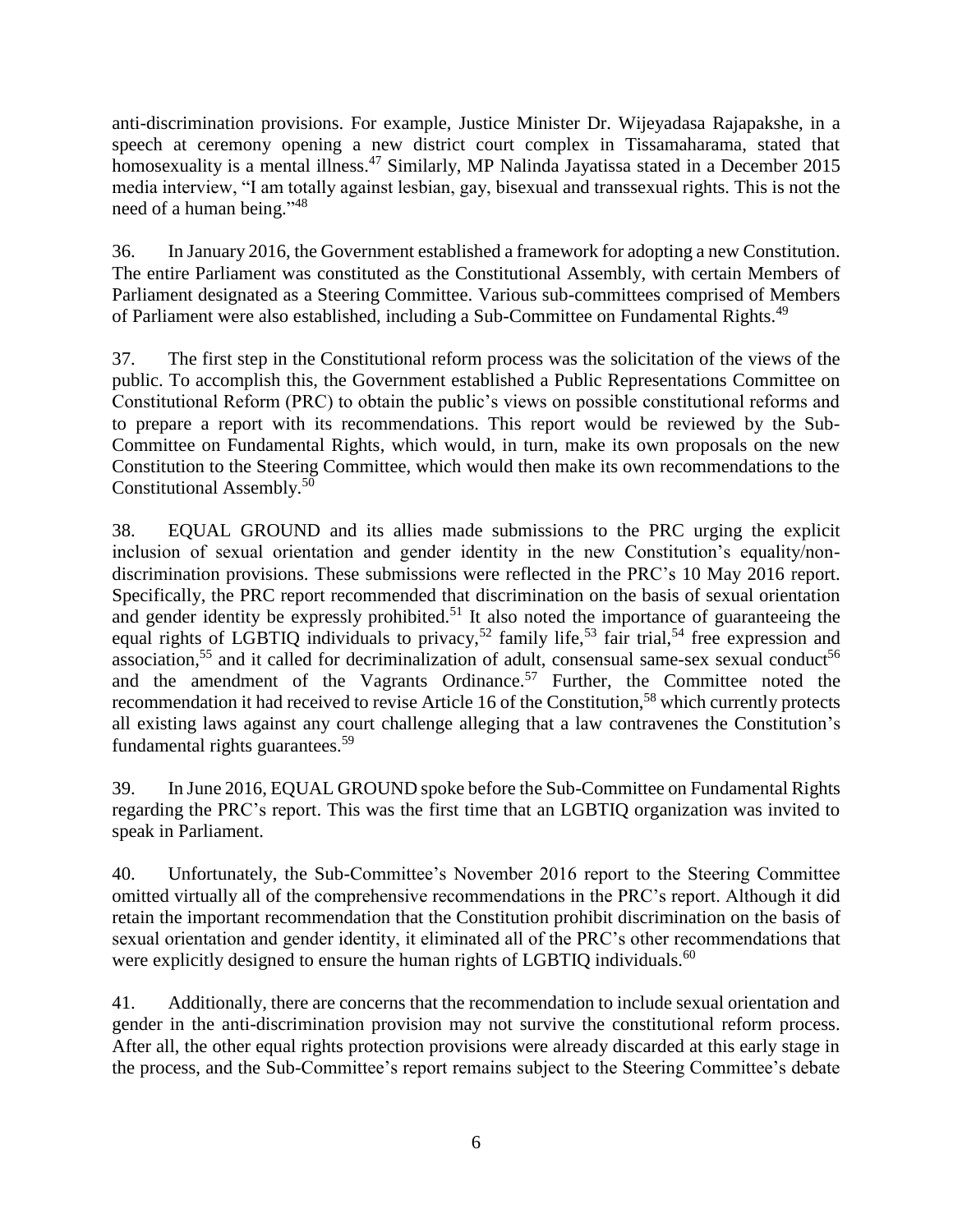and approval, and ultimately the Constitutional Assembly's.<sup>61</sup> In view of the hostile comments noted by Members of Parliament in ¶ 35, above, there is reason for concern.

42. In sum, although it is a positive step to include LGBTIQ individuals and civil society organizations in dialogue with bodies established by the Government, it will be a meaningless one if the Government ultimately does not adopt and implement policies to ensure the equal protection of their rights under the Constitution and measures to prohibit and prevent discriminatory treatment. It is hoped that this UPR process may be a catalyst for the Government to move beyond dialogue to action.

#### **VI. Suggested Recommendations**

43. Sri Lanka should decriminalize adult, consensual same-sex sexual conduct by repealing Penal Code §§ 365 and 365A and by reviewing the application of Penal Code § 399 and the Vagrants Ordinance, to clarify that they do not apply to adult, consensual same-sex sexual conduct or displays of affection.

44. Sri Lanka should amend its Constitution and adopt comprehensive anti-discrimination legislation to explicitly include sexual orientation and gender identity among the prohibited grounds of discrimination. It should also amend its Constitution to provide that any legislation, subsidiary legislation, executive decision or administrative policy that is inconsistent with the Constitution can be reviewed and invalidated by an independent judiciary. Sri Lanka should take all necessary steps to combat and prevent discrimination and violence against persons of diverse sexual orientations and gender identities and expressions, and ensure their equal enjoyment of all human rights, including in particular the rights to health, education, work, safety and freedom from forced marriage.

45. Sri Lanka should develop and implement programs to educate and sensitize law enforcement and health care workers to ensure that LGBTIQ individuals are treated fairly and respectfully.

46. Sri Lanka should revise its rules governing legal recognition of gender identity to allow any transgender individual, upon request, to obtain a change in their gender designation and (if the person wishes) their name, on all identity documents, including (but not limited to) birth certificates, identity cards, and passports. The new process for changing one's gender designation and name should be based entirely on self-declaration of gender and name, and should not require any form of medical evaluation, treatment or procedures.

Endnotes:  $\overline{a}$ 

<sup>&</sup>lt;sup>1</sup> Human Rights Council, Rep. of the Working Group on the Universal Periodic Review, Sri Lanka, on Its Twenty-Six Session, U.N. Doc. No. A/HRC/22/16, 1 Nov. 2012, p. 22, ¶ 128.24.

<sup>2</sup> *Id.*, p. 24, ¶ 128.53.

<sup>3</sup> Sri Lankan Penal Code § 365.

<sup>4</sup> *Id.*

<sup>5</sup> Sri Lankan Penal Code § 365A.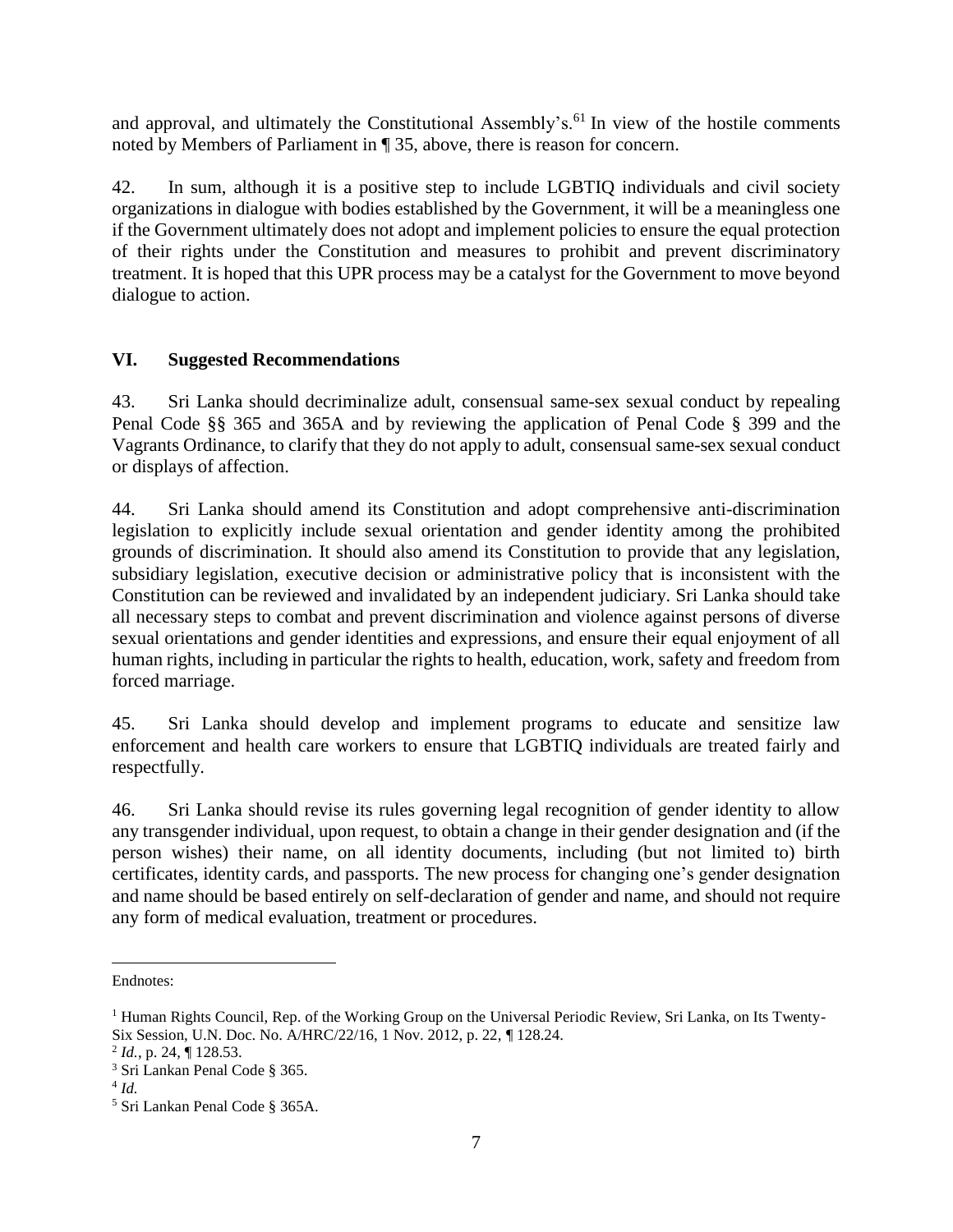$\overline{a}$ 6 *Id.*

<sup>7</sup> *See* Scott Roberts, *Former Commonwealth Head of Human Rights Condemns Sri Lanka over Gay Harassment*,

https://treaties.un.org/Pages/ViewDetails.aspx?src=IND&mtdsg\_no=IV-4&chapter=4&clang=\_en (last visited 27 Mar. 2017).

 $^{25}$  International Covenant on Economic, Social, and Cultural Rights, 16 Dec. 1966, 993 U.N.T.S 3, Arts. 2(2), 6, 7, 11, 12, and 13 [hereinafter "ICESCR"], *available at* 

http://www.ohchr.org/EN/ProfessionalInterest/Pages/CESCR.aspx (last visited 27 Mar. 2017). Sri Lanka acceded to the ICESCR on 11 Jun. 1980. *United Nations Treaty Collection: International Covenant on Economic, Social and Cultural Rights, U.N.*, https://treaties.un.org/PAGES/ViewDetails.aspx?src=TREATY&mtdsg\_no=IV-3&chapter=4&clang= en (last visited 27 Mar. 2017).

<sup>26</sup> *Id.*, Art. 10(1).

<sup>27</sup> ICCPR, *supra* note 24, Art. 23(3).

<sup>28</sup> Convention on Consent to Marriage, Minimum Age for Marriage and Registration of Marriages, 7 Nov. 1962, 521 U.N.T.S. 231, Art. 1(1) [hereinafter "Marriage Convention"], *available at*

http://www.ohchr.org/EN/ProfessionalInterest/Pages/MinimumAgeForMarriage.aspx (last visited 27 Mar. 2017). Sri Lanka signed the Convention on 12 Dec. 1962. *United Nations Treaty Collection: Convention on Consent to Marriage, Minimum Age for Marriage and Registration of Marriages U.N.*,

https://treaties.un.org/PAGES/ViewDetails.aspx?src=TREATY&mtdsg\_no=XVI-3&chapter=16&clang=\_en (last visited 27 Mar. 2017).

<sup>29</sup> Incident reported to EQUAL GROUND in Feb. 2016.

<sup>30</sup> Interview from EQUAL GROUND Hotline, 4 Oct. 2013.

<sup>32</sup> *Id.*, p. 25.

Pink News (23 Sept. 2013, 13:53) *available at* http://www.pinknews.co.uk/2013/09/23/former-commonwealth-headof-human-rights-condemns-sri-lanka-over-gay-harassment/ (last visited 27 Mar. 2017). <sup>8</sup> Sri Lanka Penal Code § 399. <sup>9</sup> Human Rights Watch, *All Five Fingers Are Not the Same: Discrimination on Grounds of Gender Identity and Sexual Orientation in Sri Lanka* (2016), p. 16 [hereinafter "Human Rights Watch Report 2016"], *available at*  https://www.hrw.org/sites/default/files/report\_pdf/srilanka0816web.pdf (last visited 27 Mar. 2017). <sup>10</sup> EQUAL GROUND, *Strengthening of Legal Protection for LGBT in Sri Lanka: Road to Decriminalization: Situation Analysis*, p. 12 (2012) [hereinafter "Situation Analysis"]. <sup>11</sup> Human Rights Watch Report 2016, *supra* note 9, p. 16. <sup>12</sup> EQUAL GROUND, *Incident Reports of Human Rights Violations faced by LGBTIQ Community in Sri Lanka*, at pp. 70-71 [hereinafter "Incident Reports"]. <sup>13</sup> Incident reported to EQUAL GROUND in Feb. 2016. <sup>14</sup> Incident Reports, *supra* note 12, p. 37. <sup>15</sup> Human Rights Watch Report 2016, *supra* note 9, p. 32. <sup>16</sup> Case reported to EQUAL GROUND by Puttalam Field Officer, 2014. <sup>17</sup> Human Rights Watch, *Sri Lanka: Challenging 'Gender Norms' Brings* Abuse (15 Aug. 2016, 00:00 EDT) [hereinafter "Challenging 'Gender Norms"], *available at* https://www.hrw.org/news/2016/08/15/sri-lankachallenging-gender-norms-brings-abuse (last visited 27 Mar. 2017). <sup>18</sup> Human Rights Watch Report 2016, *supra* note 9, p. 30. <sup>19</sup> Challenging 'Gender Norms,' *supra* note 17. <sup>20</sup> The Constitution of the Democratic Socialist Republic of Sri Lanka (As amended up to 15 May 2015), Revised Edition – 2015, Art. 12 [hereinafter "Constitution"], *available at* https://www.parliament.lk/files/pdf/constitution.pdf (last visited 27 Mar. 2017). <sup>21</sup> Human Rights Committee, List of Issues in Relation to the Fifth Periodic Report of Sri Lanka, Addendum: Replies of Sri Lanka to the List of Issues, U.N. Doc. No. CCPR/C/LKA/Q/5/Add.1, 3 Sept. 2014, p. 10, ¶ 43. <sup>22</sup> Constitution, *supra* note 20, Art. 15. <sup>23</sup> *Id.*, Art. 16. *See also* Committee on the Elimination of Discrimination against Women, Concluding observations on the eighth periodic report of Sri Lanka, U.N. Doc. No. CEDAW/C/LKA/CO/8, 3 Mar. 2017 (advance unedited version), p. 3, ¶ 10(b). <sup>24</sup> International Covenant on Civil and Political Rights, 16 Dec. 1966, 999 U.N.T.S. 171, Arts. 2(1) and 26 [hereinafter "ICCPR"], *available at* http://www.ohchr.org/EN/ProfessionalInterest/Pages/CCPR.aspx (last visited 27 Mar. 2017). Sri Lanka acceded to the ICCPR on 11 Jun. 1980. *United Nations Treaty Collection: International Covenant on Civil and Political Rights, U.N.*,

<sup>31</sup> Incident Reports, *supra* note 12, pp. 3-4.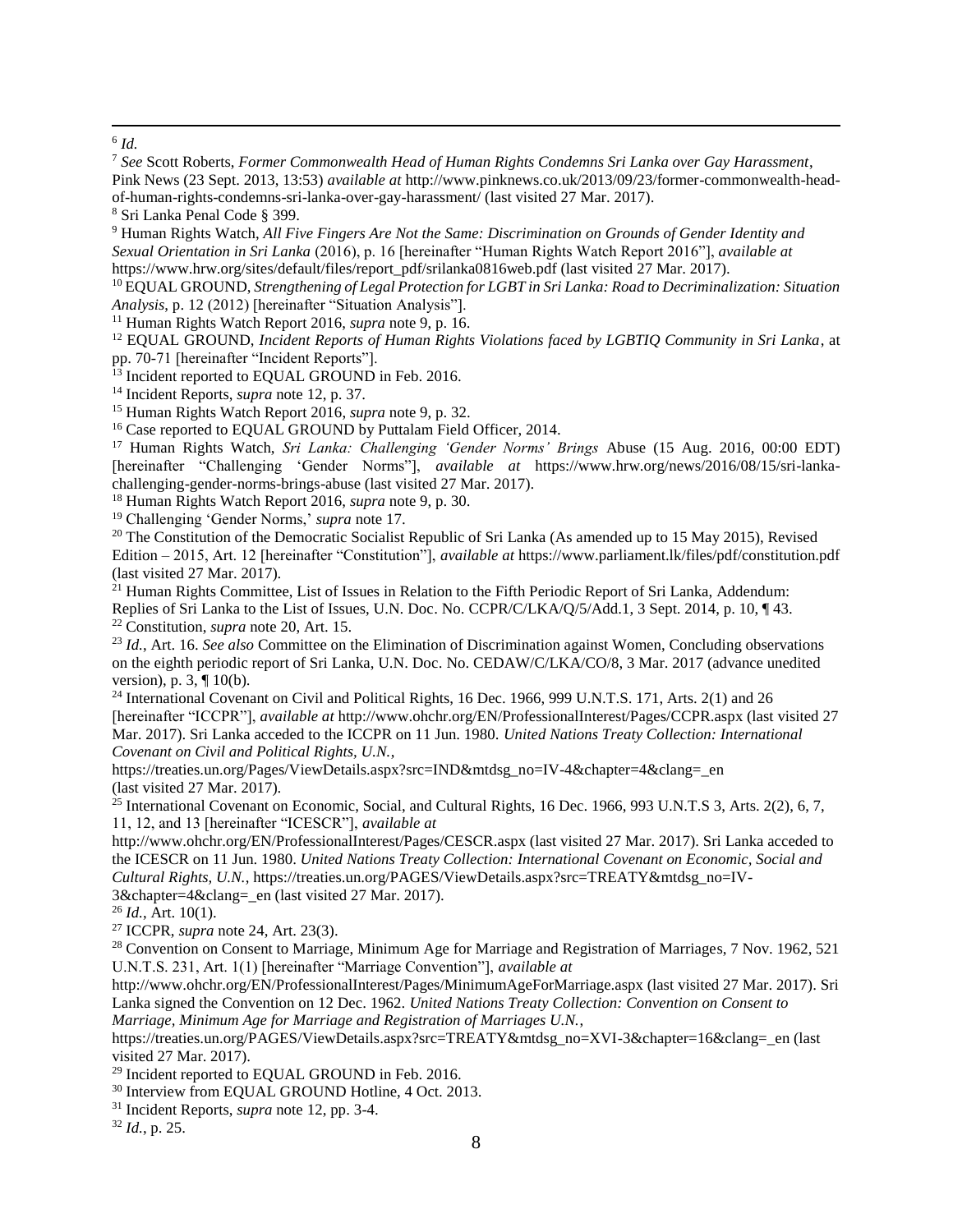<sup>33</sup> Dr. P.G. Mahipala, Director General of Health Services, Ministry of Health, Nutrition and Indigenous Medicine, *Issuing of Gender Recognition Certificate for Transgender Community,* General Circular No. 01-34/2016, 16 Jun. 2016 [hereinafter "General Circular No. 01-34/2016"].

<sup>36</sup> Committee on Economic, Social and Cultural Rights, General Comment No. 22 (2016) on the Right to Sexual and Reproductive Health (Article 12 of the International Covenant on Economic, Social and Cultural Rights), 2 May 2016,

p. 14, ¶ 58, U.N. Doc. E/C.12/GC/22 [hereinafter "General Comment No. 22"], *available at* http://tbinternet.ohchr.org/\_layouts/treatybodyexternal/Download.aspx?symbolno=E%2fC.12%2fGC%2f22&Lang= en (last visited 27 Mar. 2017).

<sup>37</sup> Office of the U.N. High Commissioner for Human Rights, Discrimination and violence against individuals based on their sexual orientation and gender identity, 4 May 2015, pp. 18 and 21, ¶¶ 69, 70, and 79(i), U.N. Doc. A/HRC/29/23 [hereinafter "High Commissioner for Human Rights"], *available at*

http://www.un.org/en/ga/search/view\_doc.asp?symbol=A/HRC/29/23&referer=/english/&Lang=E (last visited 27 Mar. 2017).

<sup>38</sup> Law No. 26.743, 23 May 2012, Establécese el Derecho a la Identidad de Género de las Personas (Arg.), *available at* http://servicios.infoleg.gob.ar/infolegInternet/anexos/195000-199999/197860/norma.htm (last visited 27 Mar. 2017), *translated in* Transgender Europe, *English Translation of Argentina's Gender Identity Law as approved by the Senate of Argentina on May 8, 2012*, *available at* http://tgeu.org/argentina-gender-identity-law/ (last visited 27 Mar. 2017).

<sup>39</sup> As highlighted in the Report of the Office of the United Nations High Commissioner for Human Rights on Sri Lanka, U.N. Doc. No. A/HRC/34/20,10 Feb. 2017 (advance unedited version), *available at* http://www.ohchr.org/EN/HRBodies/HRC/RegularSessions/Session34/Documents/A\_HRC\_34\_20\_EN.docx (last

visited 27 Mar. 2017).

 $\overline{a}$ 

<sup>40</sup> Consultation Task Force on Reconciliation Mechanisms, *Final Report of the Consultation Task Force on Reconciliation Mechanisms, Vol. 1*, 17 Nov. 2016, p. 9, ¶ 1 [hereinafter "CTF Report"], *available at*  http://www.scrm.gov.lk/documents-reports (last visited 27 Mar. 2017).

<sup>41</sup> *Id.*, pp. 354 & 355, ¶ 205 - 207.

<sup>42</sup> *Id.*, pp. 55 & 89, ¶ 88 & 242.

<sup>43</sup> *See* Amnesty International, *Sri Lanka: Consultation Task Force Report Must Lead to Justice* (11 Jan. 2017, 14:45 UTC) https://www.amnesty.org/en/latest/news/2017/01/sri-lanka-consultation-task-force-report-must-lead-tojustice/ (last visited 27 Mar. 2017).

<sup>44</sup> Lahiru Pothmulla, *I Have No Confidence in the CTF: Wijeyadasa,* Daily Mirror (6 Jan. 2016, 21:01), http://www.dailymirror.lk/article/I-have-no-confidence-in-the-CTF-Wijeyadasa-121817.html (last visited 27 Mar. 2017).

<sup>45</sup> *See* Kelum Bandara, *Cabinet Rejects Moves to Decriminalize Homosexuality*, Daily Mirror (18. Jan 2017, 06:32) http://www.dailymirror.lk/article/Cabinet-rejects-moves-to-decriminalize-homosexuality-122311.html (last visited 27 Mar. 2017); P.K. Balachandran, *Sri Lankan Cabinet Decides Not to De-Criminalize* Homosexuality, The New Indian Express (18 Jan. 2017, 16:40) http://www.newindianexpress.com/world/2017/jan/18/sri-lankan-cabinetdecides-not-to-de-criminalize-homosexuality-1560925.html (last visited 27 Mar. 2017); and *Sri Lanka Rejects Move to Legitimise Homosexuality*, Hindustan Times (18. Jan 2017, 22:04 IST) http://www.hindustantimes.com/worldnews/sri-lanka-rejects-move-to-legitimise-homosexuality/story-13INmykPC404sKHpqZnzDI.html (last visited 27 Mar. 2017).

<sup>46</sup> *Mangala tells UNHRC, Sri Lanka Determined to Address Concerns,* Colombo Gazette (28 Feb. 2017, 14:40), http://colombogazette.com/2017/02/28/mangala-tells-unhrc-sri-lanka-determined-to-address-concerns/ (last visited 27 Mar. 2017).

<sup>47</sup> *Homophobic Justice Minister Wijeyadasa Should Resign: Right Activists,* Colombo Telegraph (22 Jan. 2017) [https://www.colombotelegraph.com/index.php/homophobic-justice-minister-wijeyadasa-should-resign-right](https://www.colombotelegraph.com/index.php/homophobic-justice-minister-wijeyadasa-should-resign-right-activists/)[activists/](https://www.colombotelegraph.com/index.php/homophobic-justice-minister-wijeyadasa-should-resign-right-activists/) (last visited 27 Mar. 2017).

<sup>48</sup> Ishara Jayawardane, *Extreme No to Extremism*, Daily News (10 Dec. 2015, 01:00)

http://www.dailynews.lk/?q=2015/12/10/features/extreme-no-extremism (last visited 27 Mar. 2017). <sup>49</sup> Constitutional Assembly of Sri Lanka, *The Process*,

http://english.constitutionalassembly.lk/index.php?option=com\_sppagebuilder&view=page&id=13 (last visited 27 Mar. 2017).

<sup>&</sup>lt;sup>34</sup> Gender Recognition Certificate, attached to General Circular No. 01-34/2016.

<sup>35</sup> Yogyakarta Principles on the Application of International Human Rights Law in Relation to Sexual Orientation and Gender Identity, Principle 3 (2007), *available at* http://www.yogyakartaprinciples.org/principle-3/ (last visited 27 Mar. 2017).